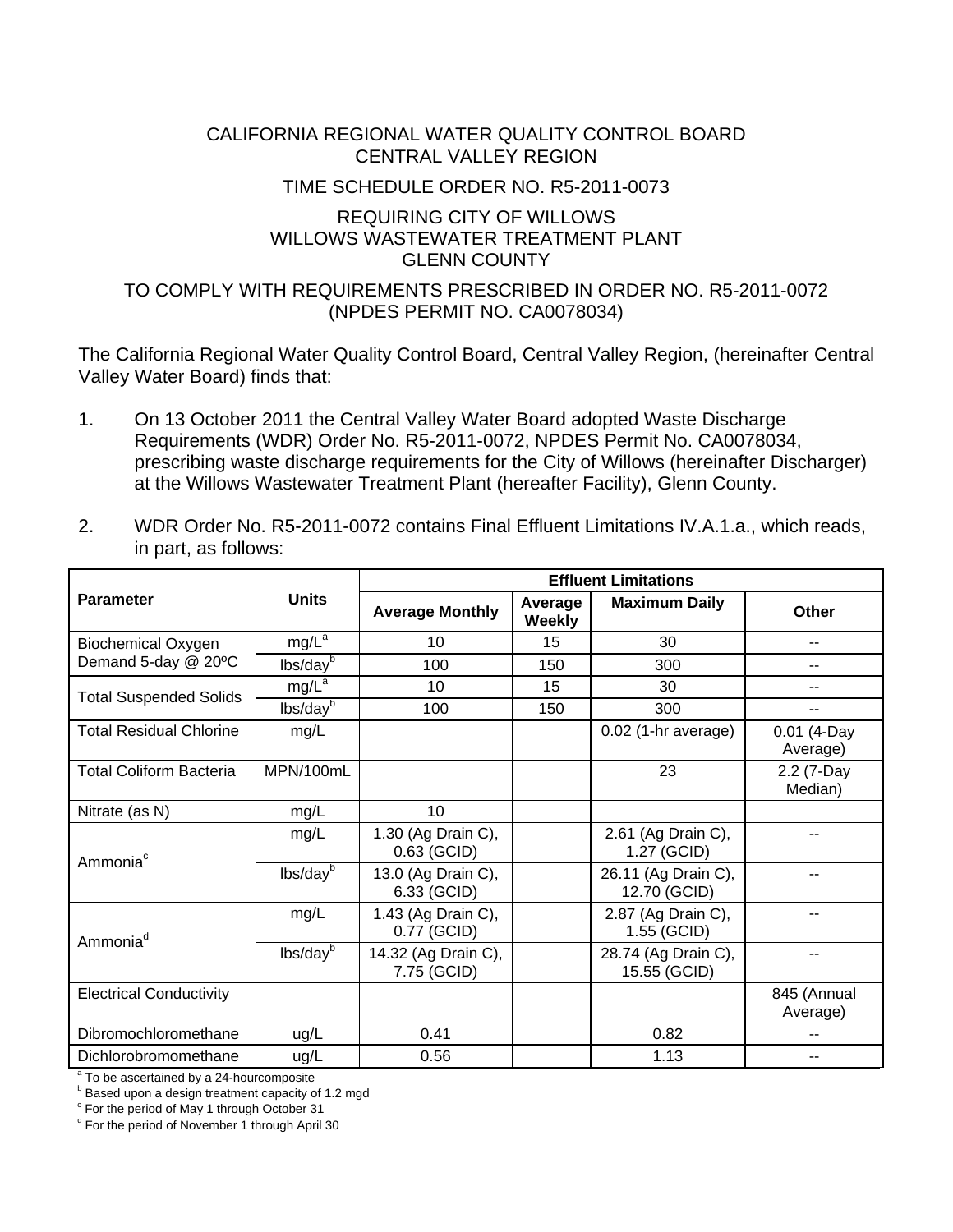- 3. The effluent limitations specified in Order No. R5-2011-0072 for Dibromochloromethane, Dichlorobromomethane and Nitrate are based on implementation of the California Toxics Rule.
- 4. Federal regulations, 40 CFR 122.44 (d)(1)(i), require that NPDES permit effluent limitations must control all pollutants which are or may be discharged at a level which will cause or have the reasonable potential to cause or contribute to an in-stream excursion above any State water quality standard, including any narrative criteria for water quality. Beneficial uses, together with their corresponding water quality objectives or promulgated water quality criteria, can be defined per federal regulations as water quality standards.
- 5. Immediate compliance with the final effluent limitations contained in Order No. R5-2011- 0072 for Dibromochloromethane, Dichlorobromomethane and Nitrate at Discharge Point D-001 and D-002 is not possible. The Discharger has submitted a feasibility analysis indicating it would take 4 years and 9 months to complete upgrades to the plant to achieve compliance with the new final effluent limits. The Clean Water Act and the California Water Code authorize time schedules for achieving compliance. The following table summarizes the effluent monitoring data obtained from March 2007 through August 2011 for Dibromochloromethane, Dichlorobromomethane and Nitrate:

| <b>Parameter</b>     | Jnits | <b>MEC</b> | Mean | # of Samples | # of Non-Detects |
|----------------------|-------|------------|------|--------------|------------------|
| Dibromochloromethane | ug/L  | 5.30       | 1.92 |              |                  |
| Dichlorobromomethane | ug/L  | 20.20      | 9.03 |              |                  |
| Nitrate (as N)       | mg/L  | 20.0       | 7.5  |              |                  |

- 6. On 24 February 2011, the Discharger submitted justification for a compliance schedule for Dibromochloromethane, Dichlorobromomethane and Nitrate. For compliance with the final effluent limitations for Dibromochloromethane, Dichlorobromomethane and Nitrate, the Discharger anticipates that additional time is necessary for plant upgrades to eliminate the discharge to surface waters in the next five years. The Discharger's submittal included: discussion of current plant processes and a detailed schedule for achieving full compliance.
- 7. On 11 July 2011, the Discharger submitted a request for additional time to begin a Basin Plan amendment study to de-designate the MUN beneficial use of the receiving water. If de-designation of the municipal beneficial use is not adopted through the Basin Plan amendment process, the Discharger will seek funding sources that would assist them in making the necessary process changes to comply with the final effluent limitations. Additionally, the Discharger would conduct a rate analysis and an associated rate increase, if necessary, to cover the costs for installation and maintenance to operate a new system that will achieve the final effluent limitations.
- 8. This Order provides a time schedule for the Discharger to develop, submit and implement methods of compliance, which includes a possible Basin Plan Amendment to update and implement the pollution prevention plan, and construct the necessary treatment plant upgrades to meet the final effluent limitations.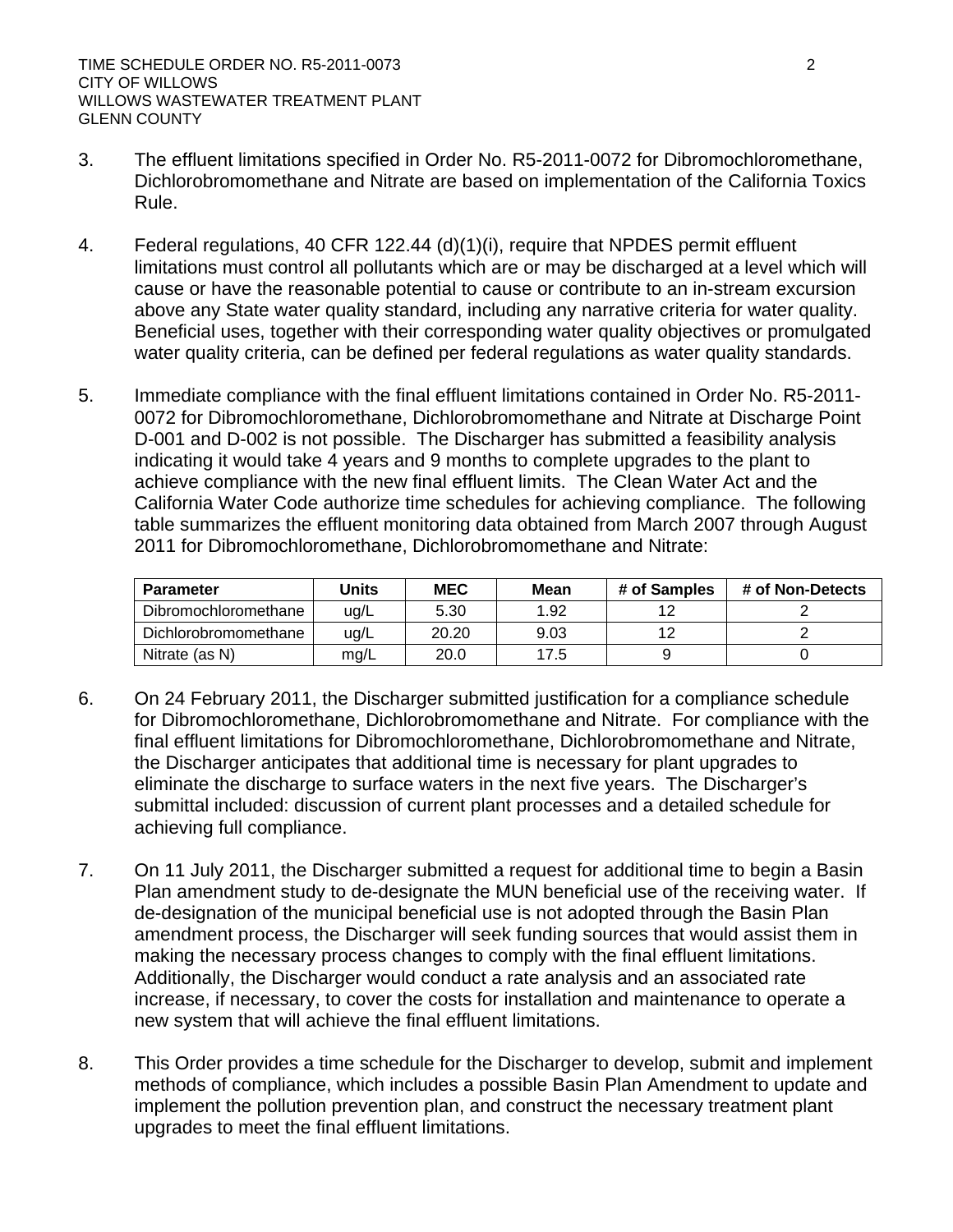9. California Water Code (CWC) section 13300 states:

Whenever a regional board finds that a discharge of waste is taking place or threatening to take place that violates or will violate requirements prescribed by the regional board, or the state board, or that the waste collection, treatment, or disposal facilities of a discharger are approaching capacity, the board may require the discharger to submit for approval of the board, with such modifications as it may deem necessary, a detailed time schedule of specific actions the discharger shall take in order to correct or prevent a violation of requirements.

10. CWC subsections 13385(h) and (i) require the Central Valley Water Board to impose mandatory minimum penalties upon dischargers that violate certain effluent limitations. CWC section 13385(j)(3) provides protection from mandatory minimum penalties for violations of an effluent limitation when:

> … the waste discharge is in compliance with either a cease and desist order issued pursuant to section 13301 or a time schedule order issued pursuant to section 13300 or 13308, if all of the following requirements are met:

(A) The cease and desist order or time schedule is issued on or after July 1, 2000, and specifies the actions that the discharger is required to take in order to correct the violations that would otherwise be subject to subdivisions (h) and (i).

(B) The regional board finds that, for one of the following reasons, the discharger is not able to consistently comply with one or more of the effluent limitations established in the waste discharge requirements applicable to the waste discharge:

(i) The effluent limitation is a new, more stringent, or modified regulatory requirement that has become applicable to the waste discharge after the effective date of the waste discharge requirements and after July 1, 2000, new or modified control measures are necessary in order to comply with the effluent limitation, and the new or modified control measures cannot be designed, installed, and put into operation within 30 calendar days.

(C) The regional board establishes a time schedule for bringing the waste discharge into compliance with the effluent limitation that is as short as possible, taking into account the technological, operational, and economic factors that affect the design, development, and implementation of the control measures that are necessary to comply with the effluent limitation. For the purposes of this subdivision, the time schedule may not exceed five years in length…. If the time schedule exceeds one year from the effective date of the order, the schedule shall include interim requirements and the dates for their achievement. The interim requirements shall include both of the following:

(i) Effluent limitations for the pollutant or pollutants of concern.

(ii) Actions and milestones leading to compliance with the effluent limitation.

(D) The discharger has prepared and is implementing in a timely and proper manner, or is required by the regional board to prepare and implement, a pollution prevention plan pursuant to section 13263.3.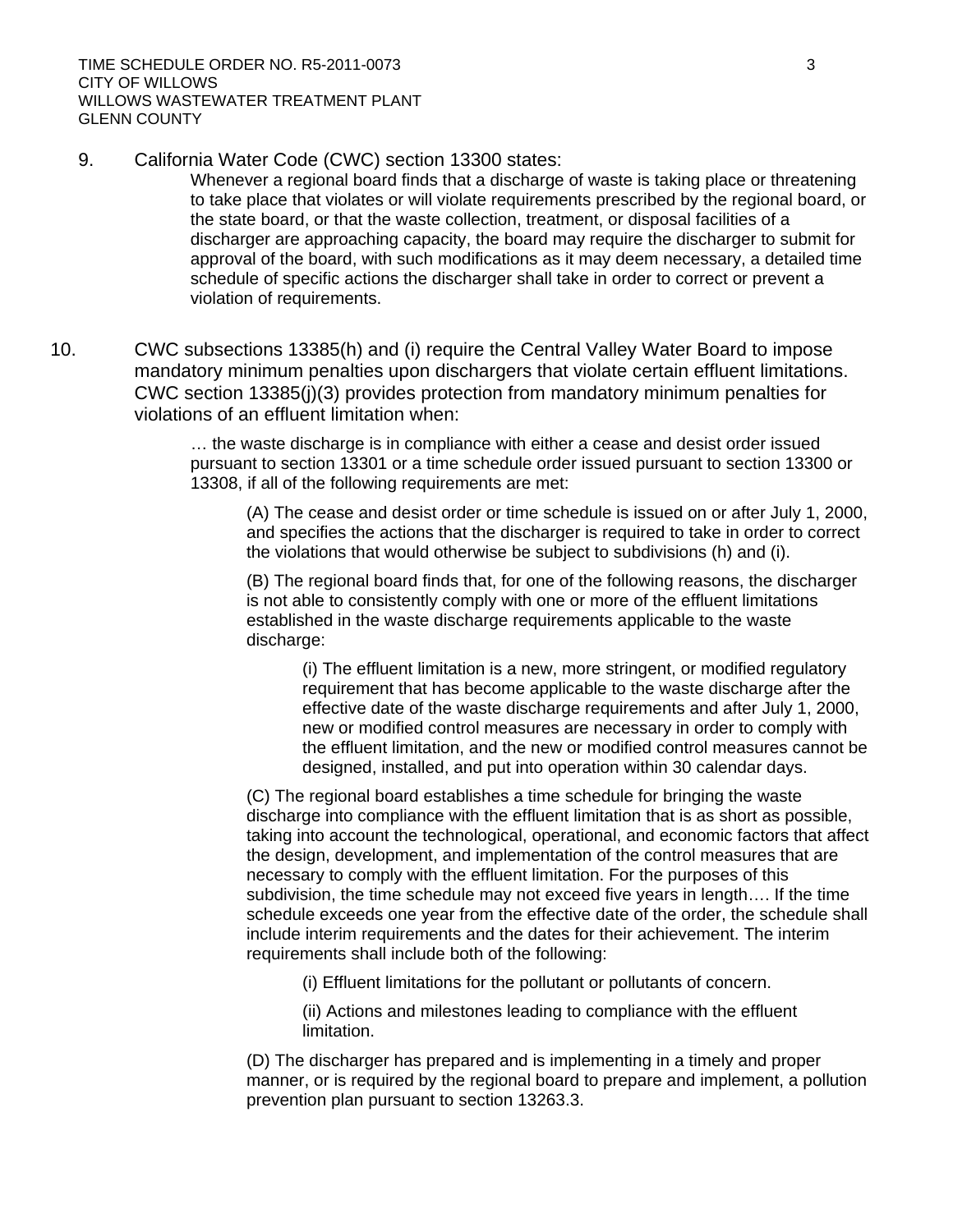- 11. The time schedule order satisfies provisions of CWC section 13385(j)(3) as follows:
	- 13385(j)(3)(A): This time schedule order is being issued after July 1, 2000, and specifies actions that the Discharger must take to correct the violations that would be subject to enforcement actions (see Compliance Time Schedule Table on Page 7).
	- 13385(j)(3)(B)(i): This time schedule order includes new effluent limits that become effective after the July 1, 2000 date, and may require new or modified control measures in order to comply with the final effluent limits. Additionally, the Discharger has provided a feasibility study indicating it would take approximately 4 years and 9 months to conduct the planning, funding, and constructing improvements to the existing plant to meet the new final effluent limitations. Therefore the new modifications cannot be designed, installed, or put into operation within 30 calendar days.
	- 13385(j)(3)(C): The Discharger has provided a feasibility study that indicates it will take approximately 4 years and 9 months to upgrade the existing plant to meet the new final effluent limitations. To meet the new final limits, the Discharger will have to change from a wet chemistry (chlorination/dechlorination) to some other type of disinfection process, which will take a considerable amount of time (obtain funding, planning and construction). This timeframe is as short as possible, considering the major upgrades the plant will have to complete to meet the final effluent limitations.
	- 13385(j)(3)(C)(i): This time schedule order contains effluent limits for the constituents of concern which are Dibromochloromethane, Dichlorobromomethane and Nitrate.
	- 13385(j)(3)(C)(ii): This time schedule order contains milestones and actions which lead to compliance with the final effluent limitations (See the Compliance Time Schedule Table on Page 7).
	- 13385(j)(3)(D): This time schedule order contains a requirement that the Discharger must submit and implement a pollution prevention plan within 6 months after adoption of the time schedule order.
- 12. CWC section 13385(h) and (i) require the Central Valley Water Board to impose mandatory minimum penalties upon dischargers that violate certain effluent limitations. CWC section 13385(j) exempts certain violations from the mandatory minimum penalties. CWC section 13385(j)(3) exempts the discharge from mandatory minimum penalties "*where the waste discharge is in compliance with either a cease and desist order issued pursuant to Section 13301 or a time schedule order issued pursuant to Section 13300, if all the [specified] requirements are met.*"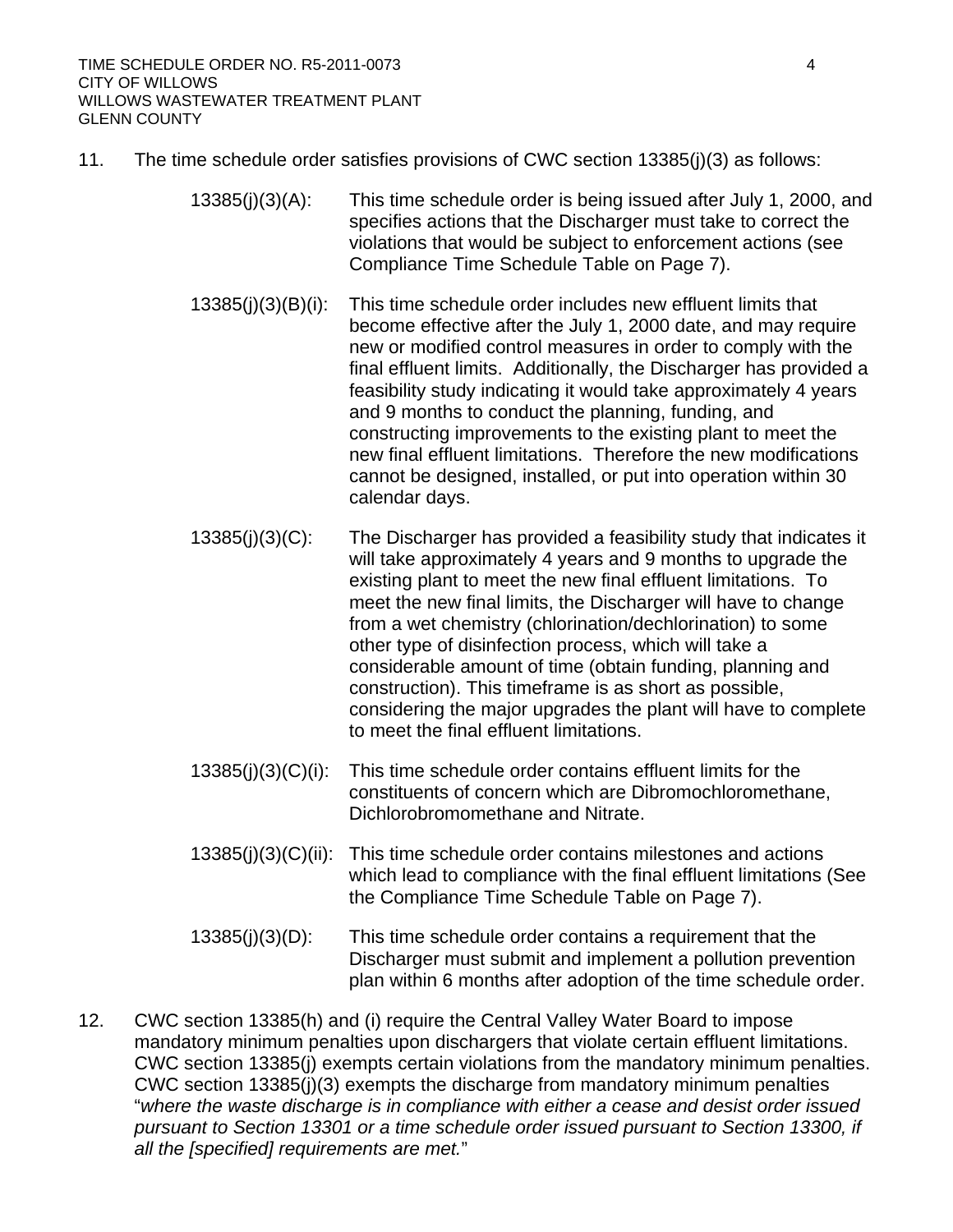- 13. Compliance with this Order exempts the Discharger from mandatory penalties for violations of the final effluent limitations for Dibromochloromethane, Dichlorobromomethane and Nitrate, in accordance with CWC section 13385(j)(3). CWC section 13385(j)(3) requires the Discharger to update and implement a pollution prevention plan pursuant to section 13263.3 of the California Water Code. Therefore, a pollution prevention plan will be necessary for Dibromochloromethane, Dichlorobromomethane and Nitrate in order to effectively reduce the effluent concentrations by source control measures.
- 14. Since the time schedules for completion of actions necessary to bring the waste discharge into compliance exceeds 1 year, this Order includes interim requirements and dates for achievement. The time schedules do not exceed 5 years.
- 15. The compliance time schedule in this Order includes interim performance-based effluent limitations for Dibromochloromethane, Dichlorobromomethane and Nitrate. Interim effluent limitations consist of a maximum daily effluent concentration derived using sample data provided by the Discharger demonstrating actual treatment plant performance. In developing the interim limitations, when there are ten sampling data points or more, sampling and laboratory variability is accounted for by establishing interim limits that are based on normally distributed data where 99.9% of the data points will lie within 3.3 standard deviations of the mean (Basic Statistical Methods for Engineers and Scientists, Kennedy and Neville, Harper and Row, 3<sup>rd</sup> Edition, January 1986). Where actual sampling shows an exceedance of the proposed 3.3 standard deviation limit, the maximum detected concentration has been established as the interim limitation. When there are less than ten sampling data points available, the Technical Support Document for Water Quality-Based Toxics Control (EPA/505/2-90-001) (TSD) recommends a coefficient of variation of 0.6 be utilized as representative of wastewater effluent sampling. The TSD recognizes that a minimum of ten data points is necessary to conduct a valid statistical analysis. The multipliers contained in Table 5-2 of the TSD are used to determine a daily limitation based on a long-term average objective. In this case, the long-term average objective is to maintain, at a minimum, the current plant performance level. Thus, when there are less than ten sampling points for a constituent, interim limitations are based on 3.11 times the maximum observed effluent concentration (MEC) to obtain the daily interim limitation (TSD, Table 5-2) and 2.13 times the maximum MEC to obtain the average monthly interim limitation (assuming one sample per month). If the statistically projected interim limitation is less than the maximum observed effluent concentration, the interim limitation is established as the maximum observed concentration. The following table summarizes the calculation of the interim effluent limitation for Dibromochloromethane, Dichlorobromomethane and Nitrate: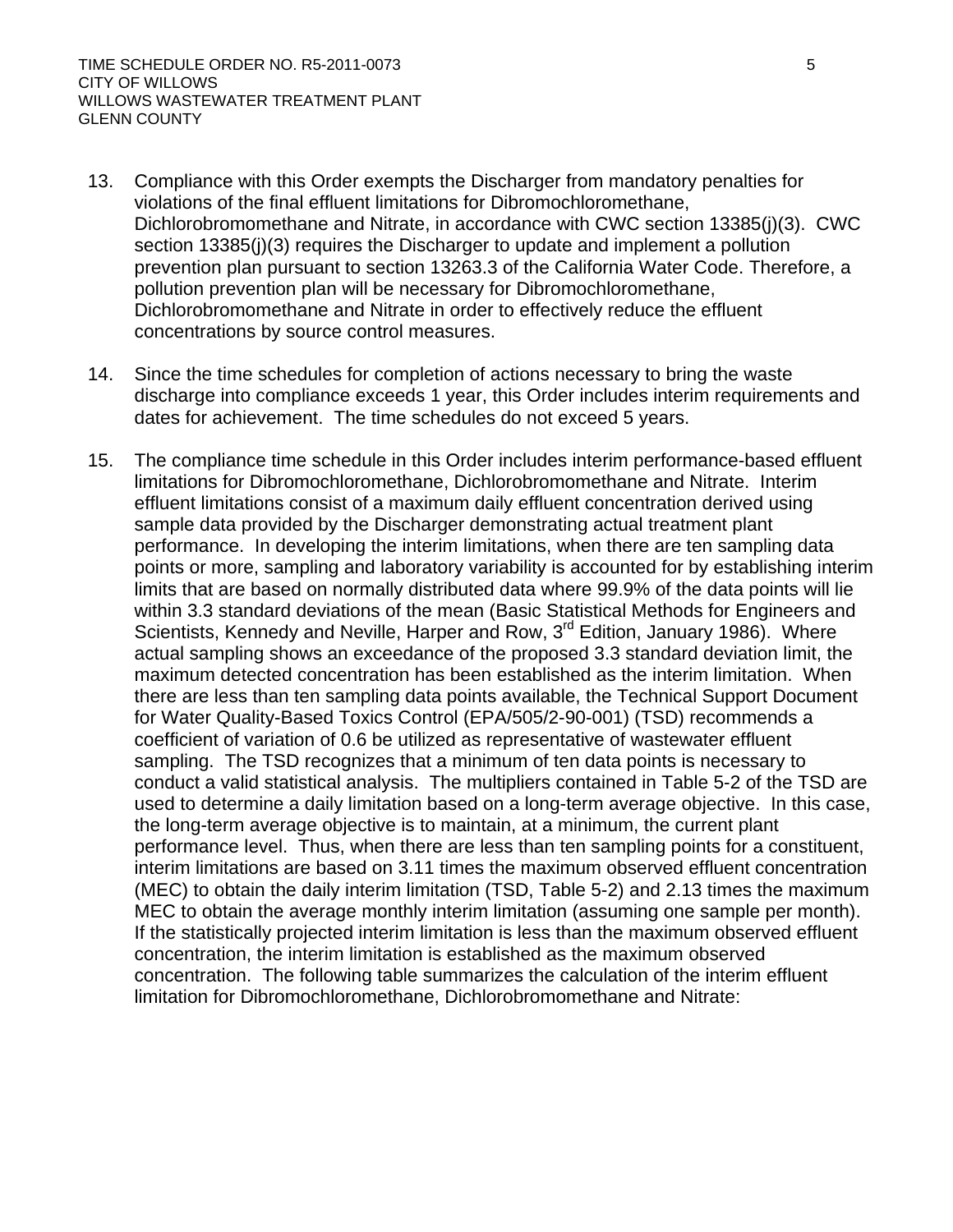| <b>Parameter</b>     | Units | <b>MEC</b> | Mean | <b>Standard</b><br><b>Deviation</b> | Number of<br><b>Samples</b><br>with<br><b>Detections</b> | <b>Interim</b><br>Limitation<br>(Average<br>Monthly) | <b>Interim</b><br>Limitation<br>(Maximum<br>Daily) |
|----------------------|-------|------------|------|-------------------------------------|----------------------------------------------------------|------------------------------------------------------|----------------------------------------------------|
| Dibromochloromethane | ug/L  | 5.30       | 1.92 | 1.48                                | 10                                                       | 11.29                                                | 16.48                                              |
| Dichlorobromomethane | ug/L  | 20.20      | 9.03 | 5.79                                | 10                                                       | 43.03                                                | 62.82                                              |
| Nitrate (as N)       | mq/L  | 20.0       | 17.5 | 1.98                                | 9                                                        | 42.6                                                 | <b>NA</b>                                          |

- 16. The Central Valley Water Board finds that the Discharger can maintain compliance with the interim limitations included in this Order. Interim limitations are established when compliance with the final effluent limitations cannot be achieved by the existing discharge. Discharge of constituents in concentrations in excess of the final effluent limitations, but in compliance with the interim effluent limitations, can significantly degrade water quality and adversely affect the beneficial uses of the receiving stream on a long-term basis. The interim limitations, however, establish an enforceable ceiling concentration until compliance with the effluent limitations can be achieved.
- 17. On 13 October 2011, in Rancho Cordova, California, after due notice to the Discharger and all other affected persons, the Central Valley Water Board conducted a public hearing at which evidence was received to consider a Time Schedule Order under CWC section 13300 to establish a time schedule to achieve compliance with waste discharge requirements.
- 18. Issuance of this Order is exempt from the provisions of the California Environmental Quality Act (Public Resources Code, Section 21000, et seq.) ("CEQA"), under Water Code Section 13389, since any adoption or modification of a NPDES Permit for an existing source is exempt and this order only serves to implement such a NPDES permit. This Order is also exempt from CEQA in accordance with Section 15321(a)(2), Title 14, California Code of Regulations. This Order is not subject to the limitations of Government Code section 65962.5(c)(3) [Cortese List] on use of categorical exemptions because it does not involve the discharge of "hazardous" materials as used in that statute, but rather involves the discharge of domestic sewage. In addition, adoption of this Order is not subject to CEQA because this Order does not have the potential to cause a significant impact on the environment (Title 14 CCR section 15061(b)(3)) as it is intended to enforce preexisting requirements to improve the quality of ongoing discharges that are part of the CEQA "baseline". Any plant upgrades or replacement are the result of WDRs Order No. R5-2011-0072 and not this Order.
- 19. Any person aggrieved by this action of the Central Valley Water Board may petition the State Water Board to review the action in accordance with CWC section 13320 and California Code of Regulations, title 23, sections 2050 and following. The State Water Board must receive the petition by 5:00 p.m., 30 days after the date of this Order, except that if the thirtieth day following the date of this Order falls on a Saturday, Sunday, or state holiday (including mandatory furlough days), the petition must be received by the State Water Board by 5:00 p.m. on the next business day. Copies of the law and regulations applicable to filing petitions may be found on the Internet at: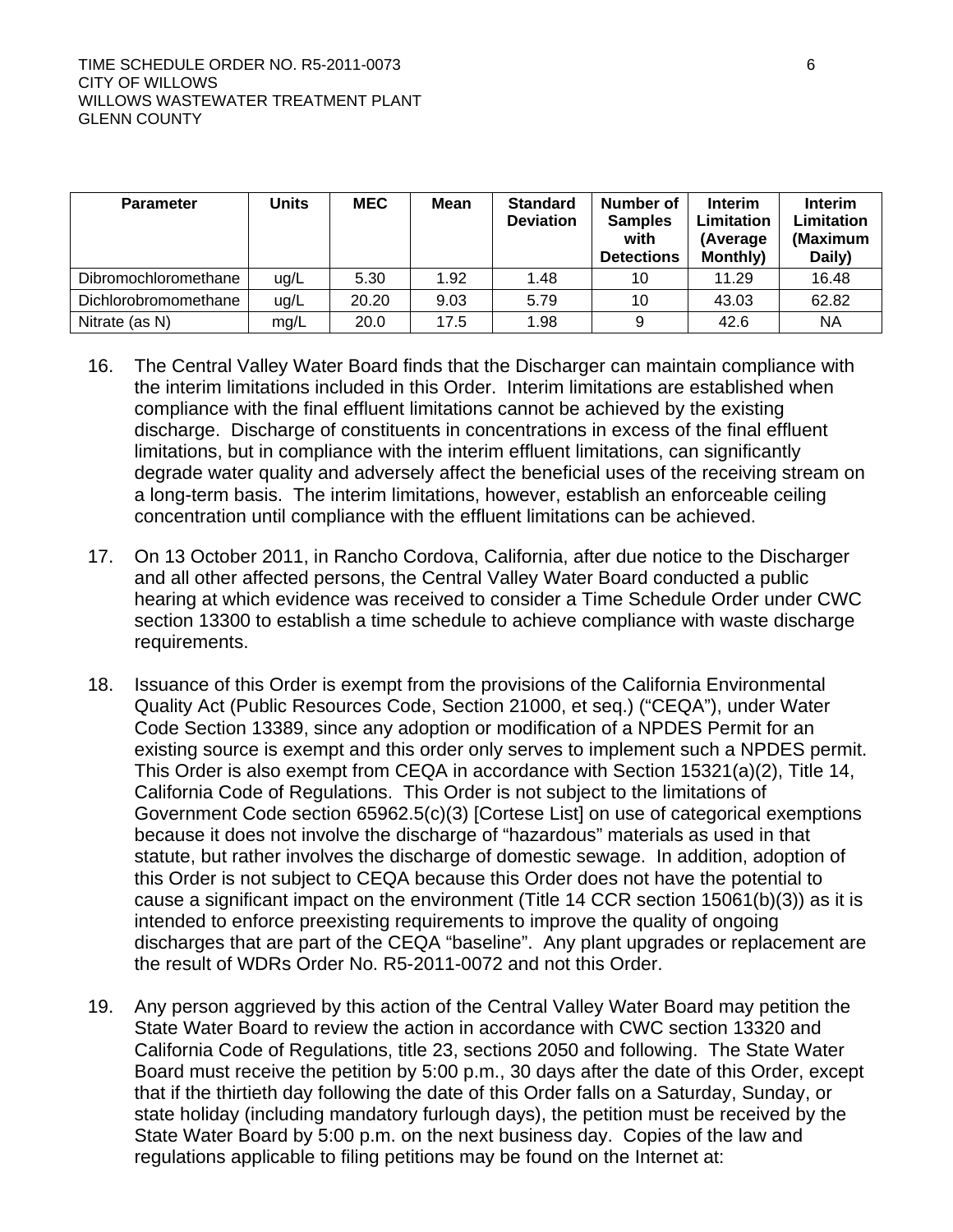[http://www.waterboards.ca.gov/public\\_notices/petitions/water\\_quality](http://www.waterboards.ca.gov/public_notices/petitions/water_quality)

or will be provided upon request.

20. In the event the selected alternative requires additional review under the California Environmental Quality Act, the Discharger shall conduct required review and obtain appropriate approval prior to initiating construction.

### **IT IS HEREBY ORDERED THAT:**

1. The Discharger shall comply with the following time schedule to ensure compliance with the final effluent limitations for Dibromochloromethane, Dichlorobromomethane and Nitrate, contained in WDR Order No. R5-2011-0072 as described in the above Findings:

| VMI LIANVL IIML VVIILDVLL IADLL                                                                                                                                                                                                                                                                                                                   |                                                |  |  |  |  |  |
|---------------------------------------------------------------------------------------------------------------------------------------------------------------------------------------------------------------------------------------------------------------------------------------------------------------------------------------------------|------------------------------------------------|--|--|--|--|--|
| Task                                                                                                                                                                                                                                                                                                                                              | <b>Compliance Date</b>                         |  |  |  |  |  |
| Submit and implement a Pollution Prevention Plan (PPP) <sup>1</sup><br>pursuant to CWC section 13263.3 for<br>Dibromochloromethane, Dichlorobromomethane and Nitrate                                                                                                                                                                              | 6 Months after Adoption Date of<br>this Order  |  |  |  |  |  |
| Submit Initial Workplan for Proposed BPA                                                                                                                                                                                                                                                                                                          | 12 Months after Adoption Date<br>of this Order |  |  |  |  |  |
| Progress Reports <sup>2</sup>                                                                                                                                                                                                                                                                                                                     | Semi Annually (1 March and 1<br>September)     |  |  |  |  |  |
| Submit Formal Decision Regarding Continuance of BPA<br>Approval Process or Initiation of Compliance Project<br>Feasibility Study (i.e. Facility Upgrade, Relocation of<br>Discharge to Colusa Basin Drain, Other)                                                                                                                                 | 4 Years After Adoption Date of<br>this Order   |  |  |  |  |  |
| Achieve compliance with applicable final effluent limits                                                                                                                                                                                                                                                                                          | 5 years after Adoption Date of<br>this Order   |  |  |  |  |  |
| $\mathbf{1}$<br>The Discharger shall implement a new Pollution Prevention Plan (PPP) for Dibromochloromethane,<br>Dichlorobromomethane and Nitrate and shall meet the requirements specified in California Water Code<br>Section 13263.<br>2<br>The progress reports for Dibromochloromethane, Dichlorobromomethane and Nitrate shall detail what |                                                |  |  |  |  |  |
| steps have been implemented towards achieving compliance with waste discharge requirements, including<br>studies, construction progress, evaluation of measures implemented, and recommendations for additional<br>measures as necessary to achieve full compliance with the final effluent limitations.                                          |                                                |  |  |  |  |  |

# **COMPLIANCE TIME SCHEDULE TABLE**

2. The following interim maximum daily effluent limitations shall be effective immediately in lieu of the final effluent limitations for Dibromochloromethane, Dichlorobromomethane and Nitrate contained in Order No. R5-2011-0072. The final effluent limitations at Discharge Point No. D-001 and D-002 for Dibromochloromethane, Dichlorobromomethane and Nitrate contained in Order No. R5-2011-0072 shall become effective five years after the adoption of this Order, or when the Discharger is able to come into compliance, whichever is sooner.